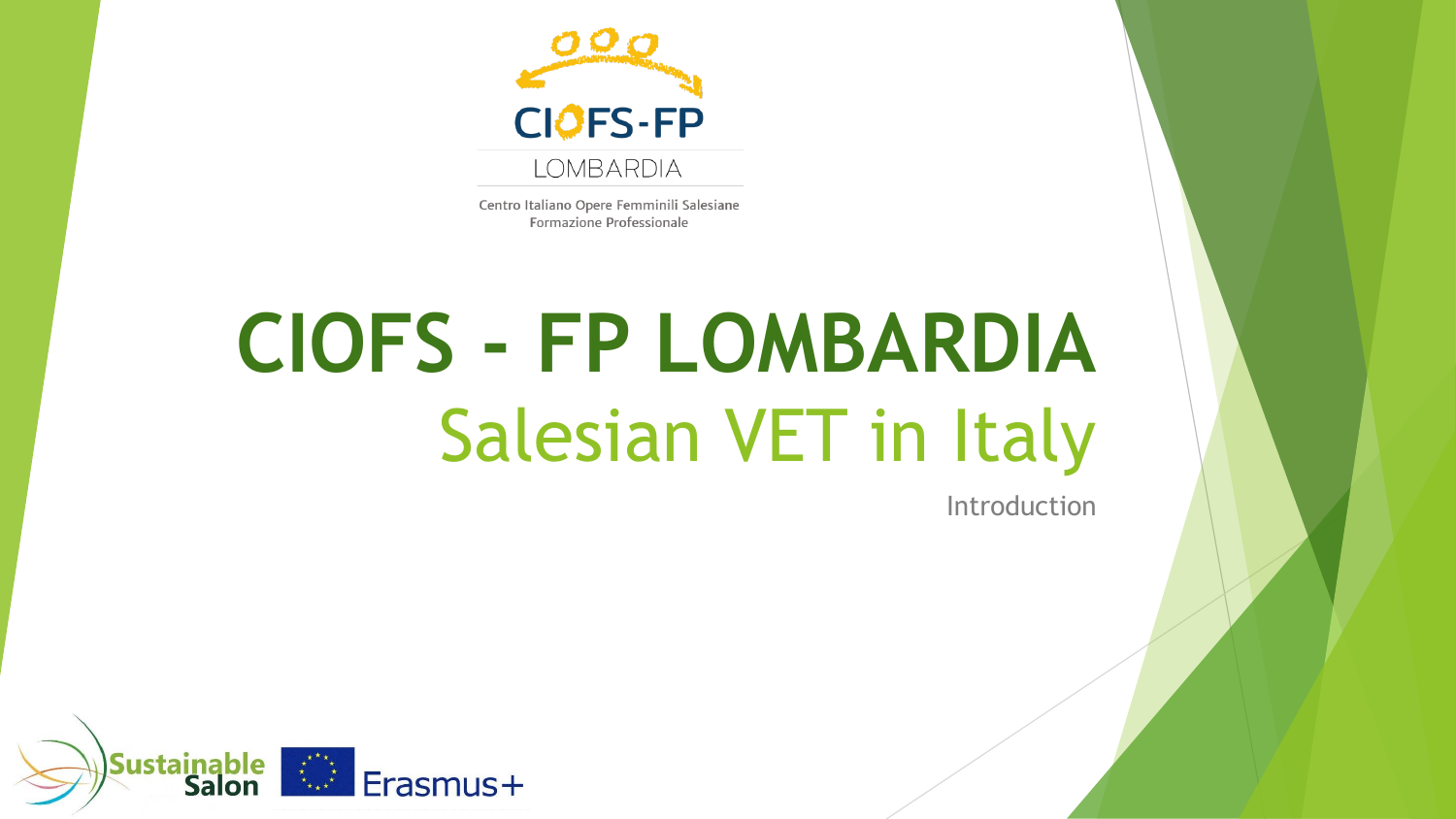### **THE LOMBARDIA NET**

CIOFS-FP Lombardia is a VET institute, present on italian regional territory of Lombardy with six accredited local institutes for vocational training and employment services, dislocated in four provinces: Milano, Monza e Brianza, Pavia and Varese.





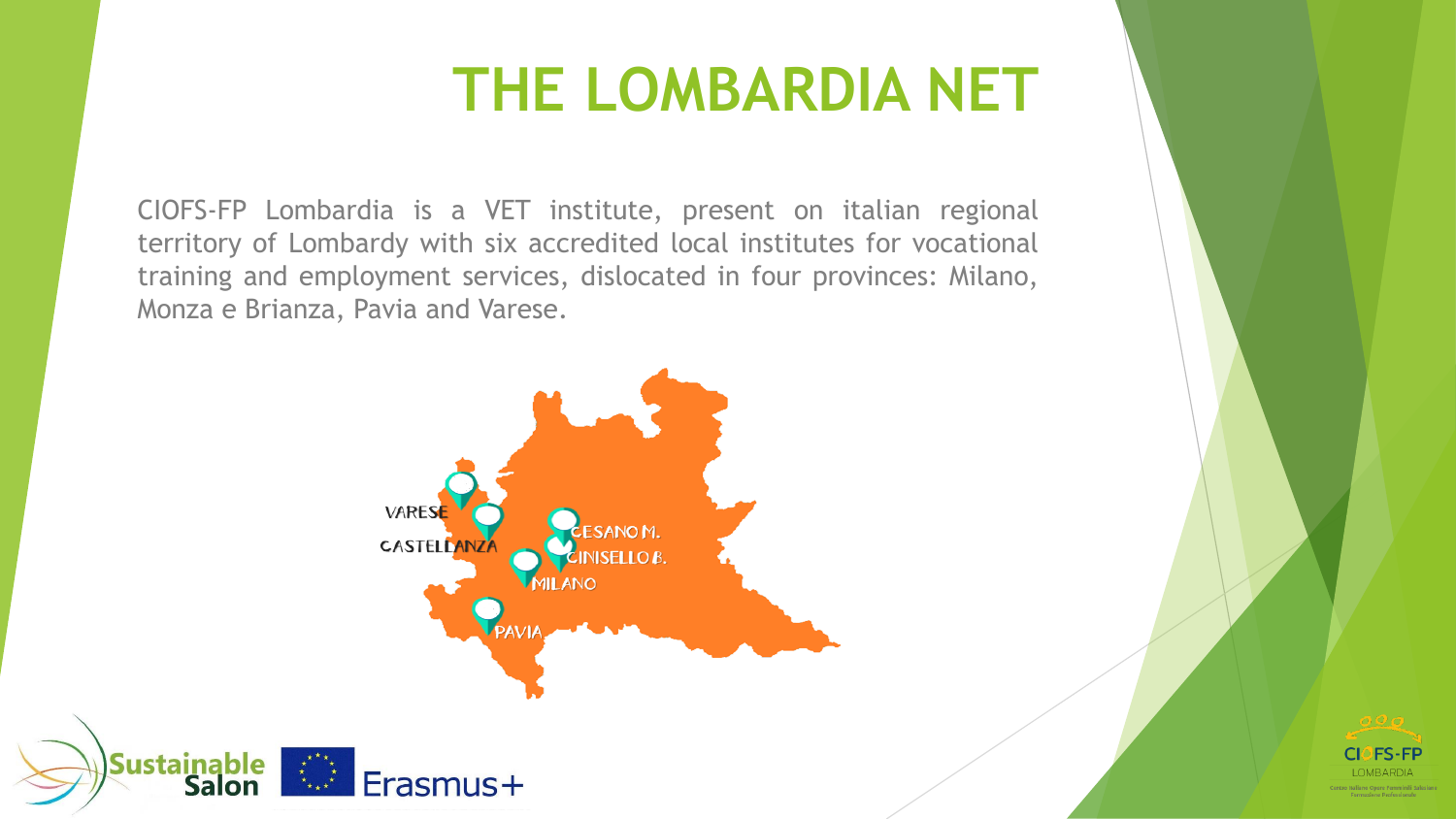# **THE NATIONAL COORDINATION**

CIOFS FP Lombardia coordinates nationally with the CIOFS-FP Association which aims to support regional associations, present in 12 Italian regions.



**Sustainable** 

**Salon** 

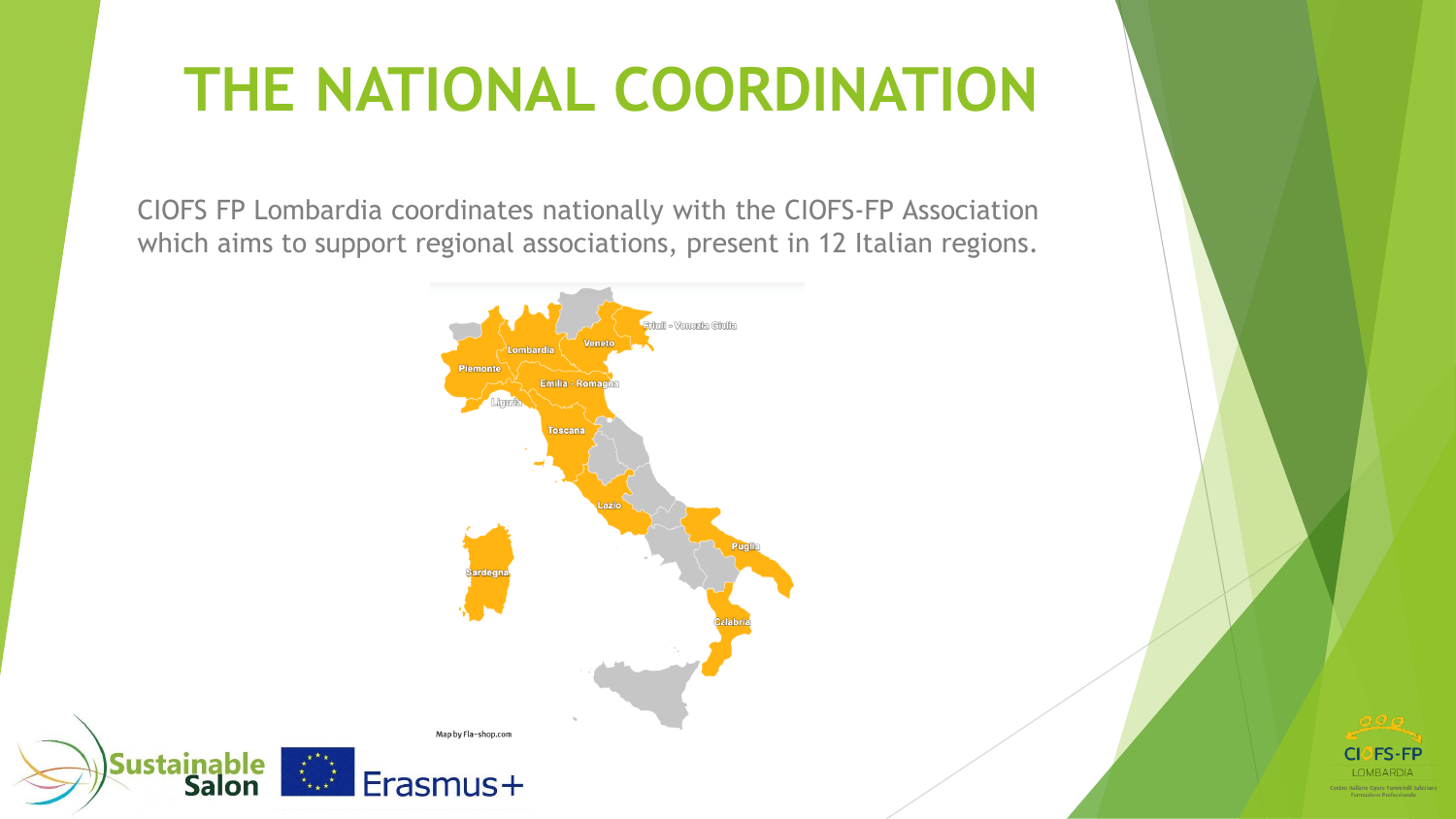## **PROFESSIONAL FIELDS**

The association carries out professional training activities in the following sectors:

- ❑ Hairdressing and wellness
- ❑ Catering and bars
- ❑ Bakery and pastry
- ❑ Sales and office work
- ❑ Promotion and reception services



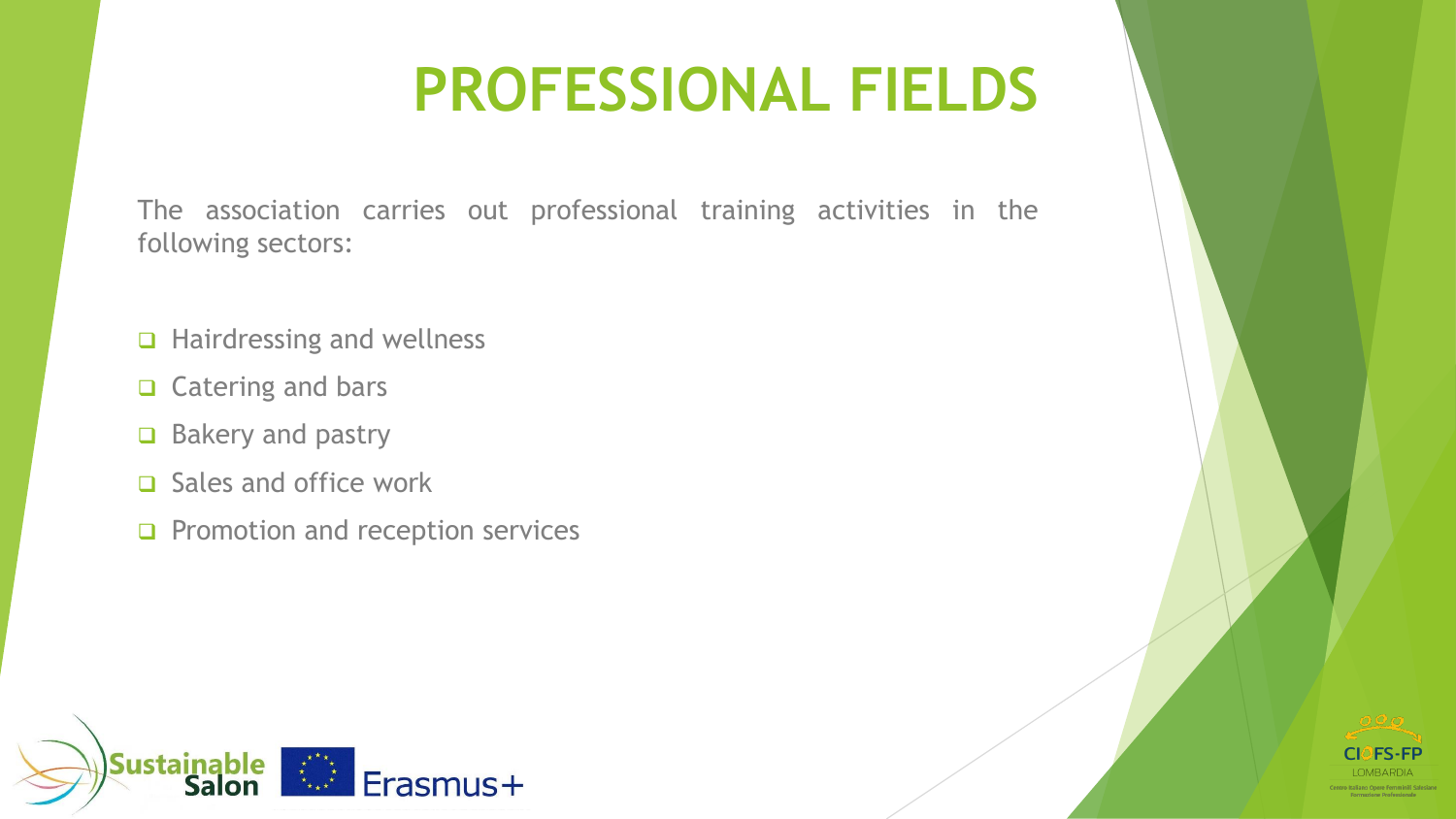### **OUR STUDENTS-WORKERS**

In the training year 2019/20, above 1.000 students were enrolled in the triennial courses and above 300 students in the fourth year courses. Among these, 84 students are young people who have obtained the qualification or professional diploma through the first level apprenticeship.



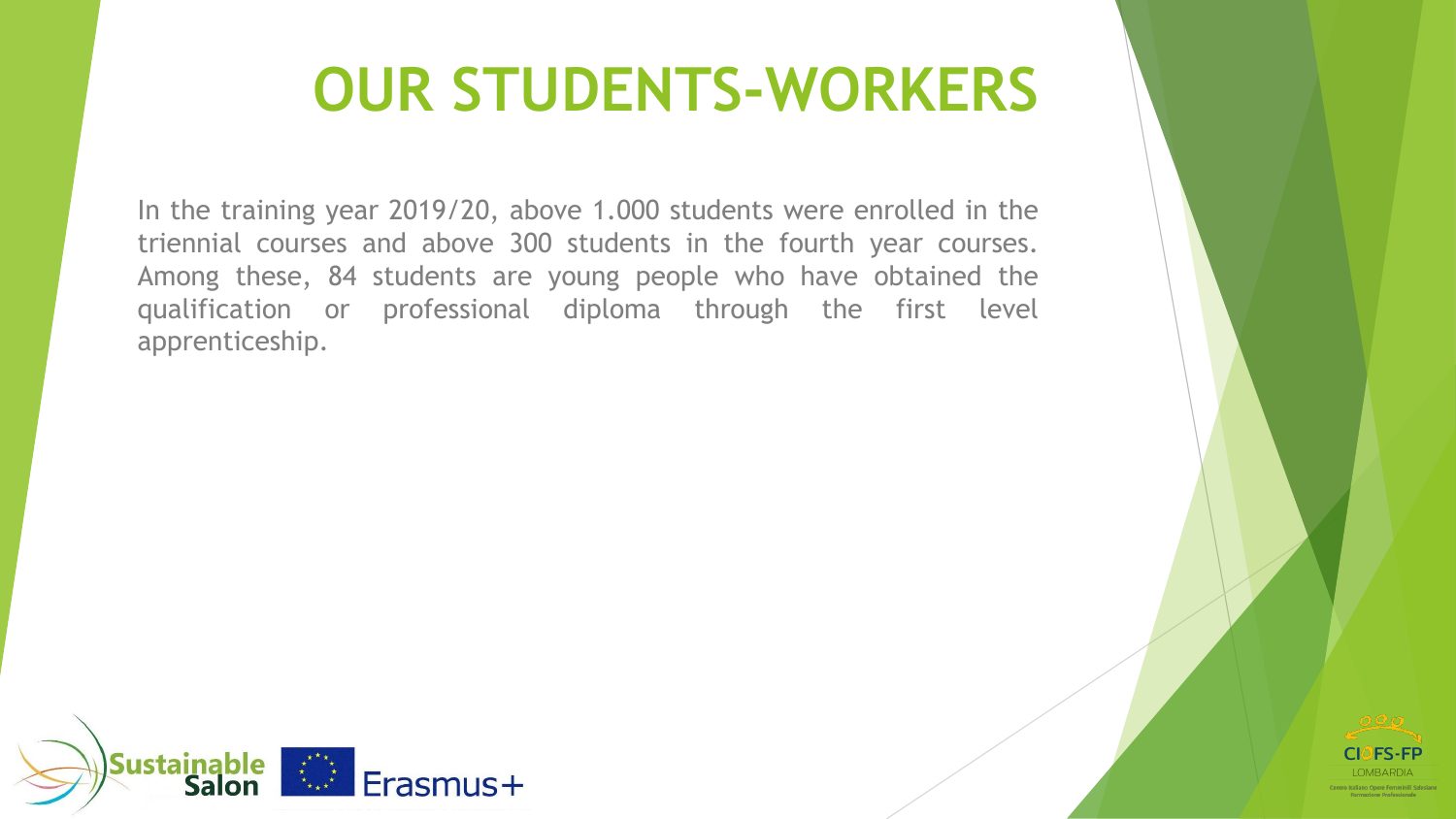### **OUR STAFF**

The Association avails itself of the collaboration of about 100 employed teachers and 30 office employees. Funding for the activities carried out in 2019/20 exceeded 6 million euros.



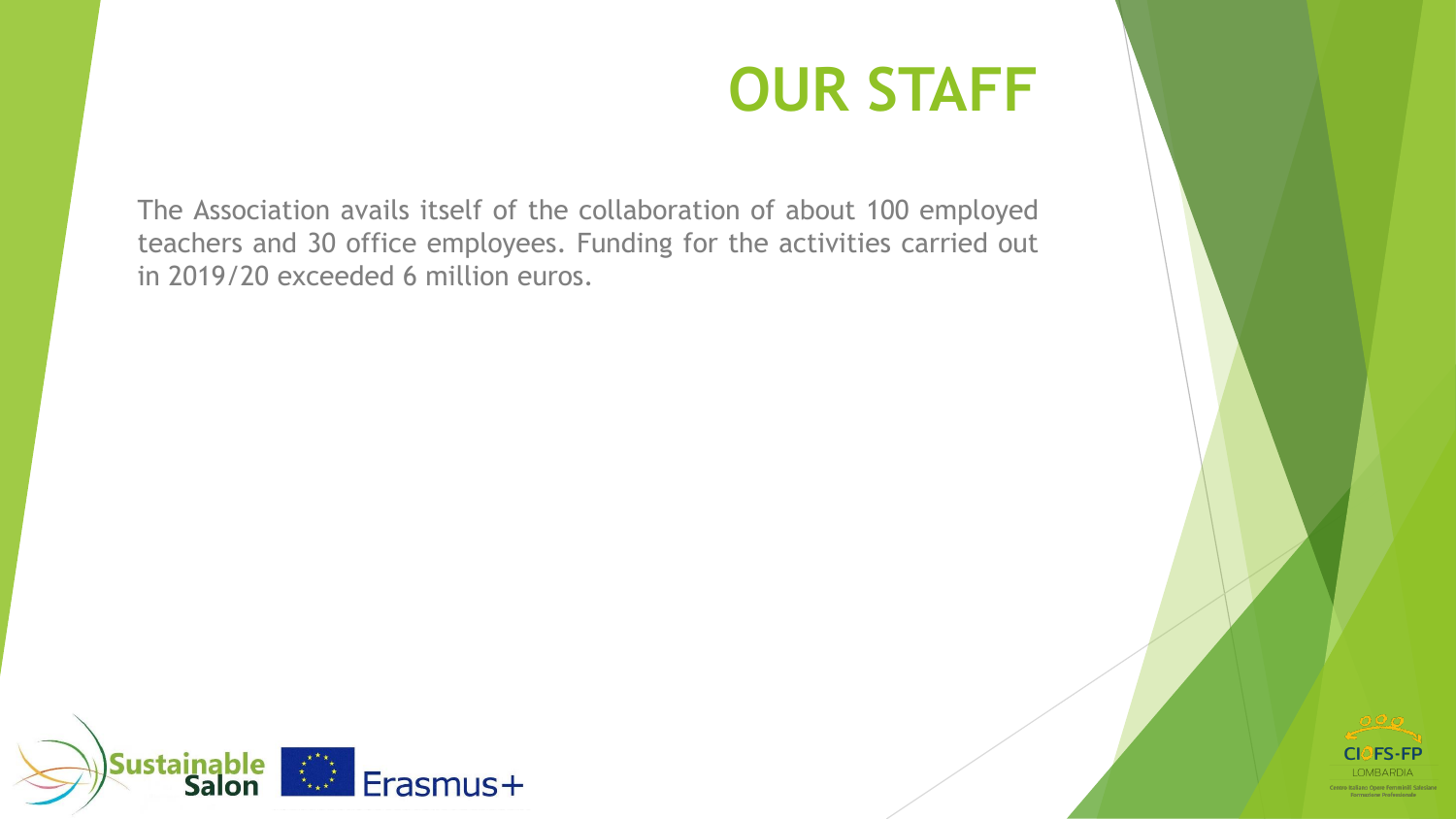#### **ERASMUS+ contact persons**

#### **PAOLO ROVIDA**

Trainer, tutor and coordinator at CIOFS-FP in Pavia since 2000, has always been involved in ICT training and coordination of hairdressing courses. Since 2015 he has been the contact person for the First Level Apprenticeship and is also in charge of managing relations with companies and local authorities for the development of shared vocational training networks. His university education in computer engineering has always been accompanied by skills in the artistic ad musical field allowing him to structure and implement alternative educational interventions for adolescents and young.



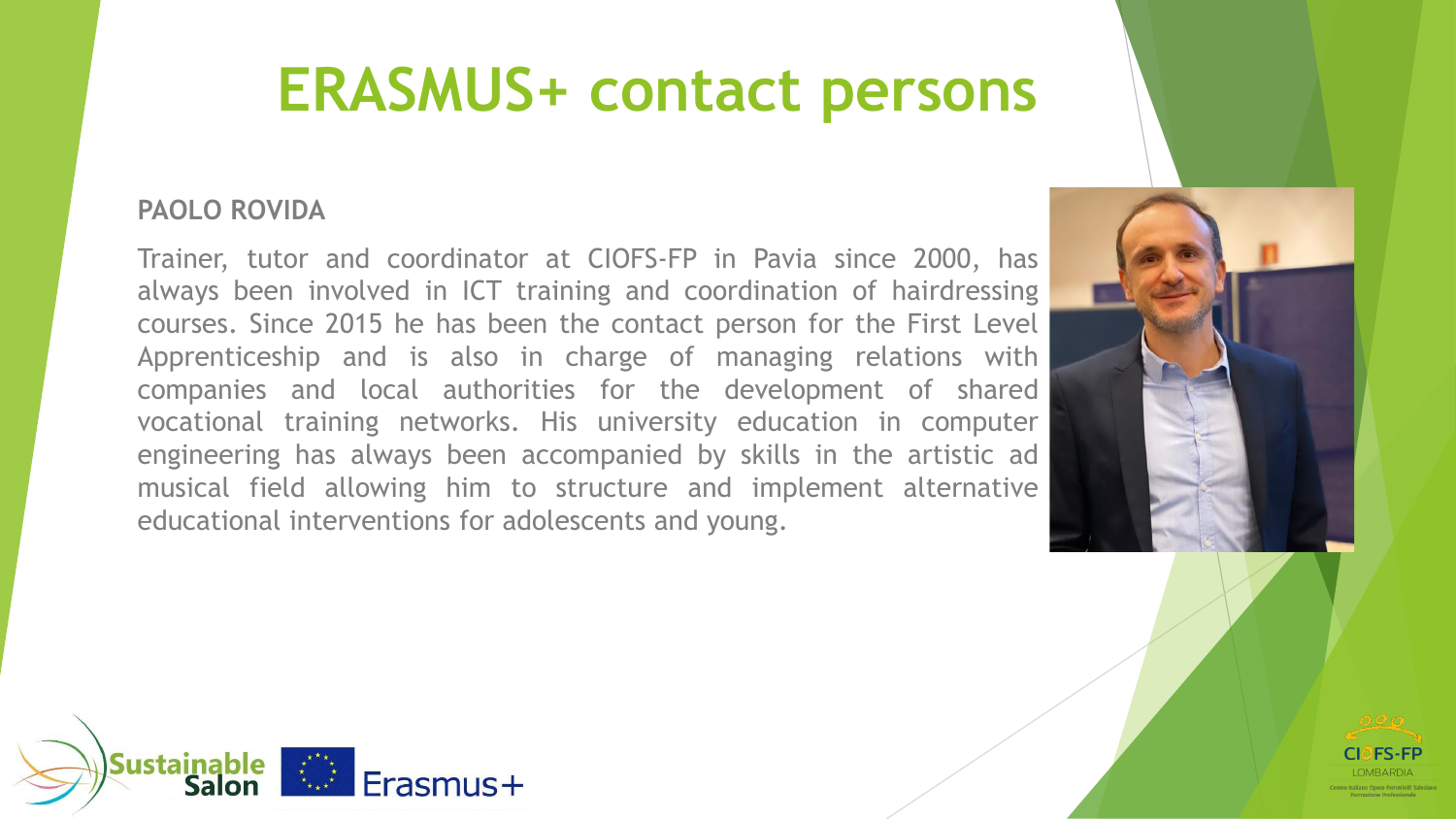#### **ERASMUS+ contact persons**

#### **NICOLE TURATI**

After graduating in philosophy, she worked for a few months in New York as a marketing and public relations officer at the Italian Institute of Culture on behalf of Ministry of Foreign Affairs. Back in Italy she has always taught in Vocational Training Centres. After the master in communication for International relations, she'is obtaining the second degree in psychology of the organizations and the job. Currently she works for CIOFS-FP in Cesano Maderno (MB) as teacher and contact person for employment guidance and services.